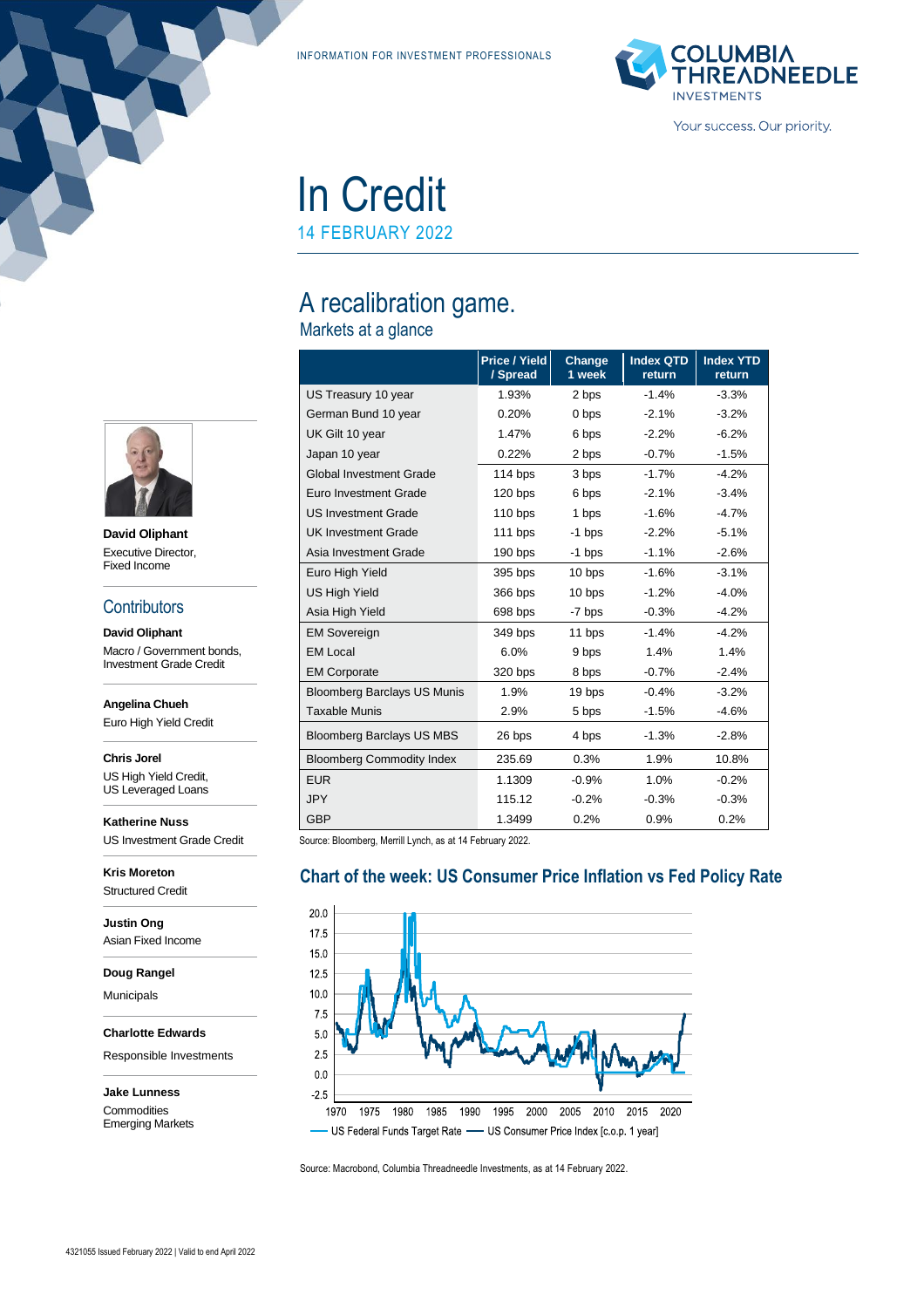#### Macro / government bonds

The bond market sell-off has undermined total returns in most areas of fixed income and indeed equities this year. Last week's move higher in yields added to that particular misery.

On Thursday last, CPI data in the US came in higher than the already high estimates and at 7.5% y/y. You would need to go back to the early 1980s to uncover a similar such outcome **(see chart of the week)**. That was a time when interest rates were closer to 10%, in stark contrast to today's near zero Federal Funds rate. The data release had predictable effects as real and nominal yields rose. Short-dated bonds underperformed, in a flattening of the yield curve, while future expectations of interest rates rose again, which in turn helped the US dollar move upwards. Each week this year seems to bring a recalibration of when enough interest rate increases will be enough. Market pricing, according to Bloomberg, suggests that the US Federal Reserve will raise rates around seven times between now and February 2023, taking the implied policy rate to around 1.75% by that date.

So, a historically sharp increase is already discounted. If 1.75% was to be the terminal rate in this cycle it would only be around 0.3% higher than the average for the last 20 years. That is a period that included a fair fistful of crises (GFC, eurozone, energy, Covid-19 etc). Going back to 1970 (when inflation was more prevalent) that average number rises to 5%. It's all a matter of historical context.

As we have mentioned, it is notable that the sell-off in US bonds this year has been more than 100% explained by rising real rates, rather than a change in inflation expectations. Indeed, inflation fears, which fuelled the first phase of the sell-off last year, have been benign if not falling in 2022. So, this sell-off is not about inflation, rather the market feeling that central banks have got policy conditions calibrated incorrectly.

Lastly, the flattening of the yield curve might be telling us that we are getting close to a stage where the economic outlook is being compromised by these expectations of future interest rates.

#### Investment grade credit

It was another volatile week in investment grade with spreads ending the week marginally wider. The market feels weaker as outflows continue to drain on the asset class, on top of returns remaining negative. The earnings season is still powering through with generally good reports overall.

In corporate news, on Friday it came to light that UniCredit could propose a takeover deal to Banco BPM, which sent the Banco BPM stock price up to a four year high. It has since transpired that no such communication was made causing the price gains to stall. Market consensus is that it would make financial and strategic sense for UniCredit to move ahead with the takeover.

#### High yield credit & leveraged loans

US high yield bond prices came under pressure over the past week and spreads were modestly wider as markets continue to pull forward an aggressive pace of Fed interest rate hikes in response to inflationary pressures. The ICE BofA US HY CP Constrained Index returned -0.88% and spreads were 11bps wider. The asset class saw another \$1.9bn outflow for the week and YTD outflows now total more than \$14bn.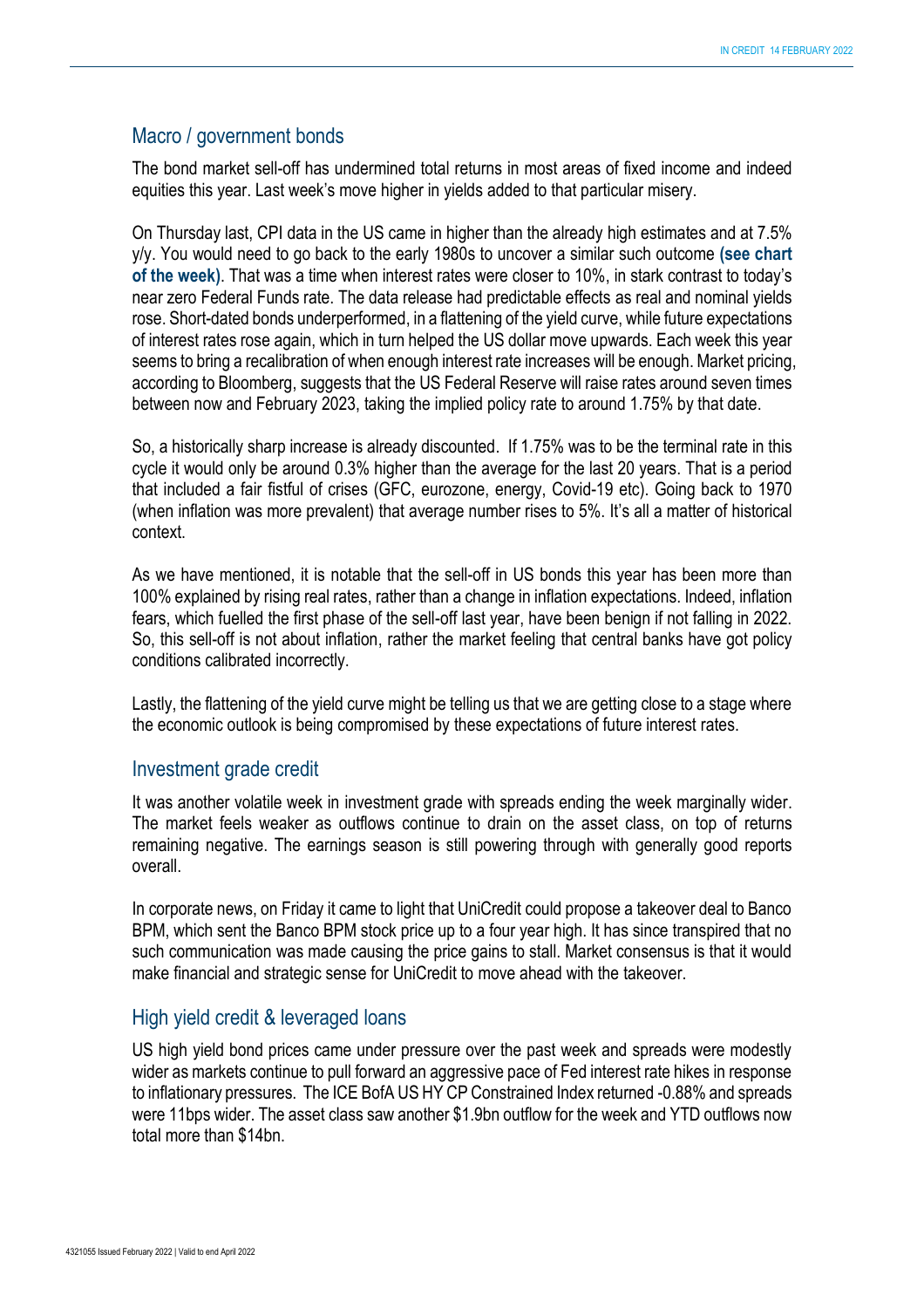Meanwhile, leveraged loan prices declined -\$0.10 amid record retail inflows as the product continues to be a beneficiary of the hawkish central bank landscape, and prices have been largely insulated from the elevated equity and rate volatility in 2022. The asset class experienced a record weekly inflow of \$2.3bn, according to Lipper, while YTD inflows total \$12.4bn.

European high yield experienced a week of widening spreads, and the fifth consecutive week of losses, though more subdued than before. Most of the trading appears to be indiscriminate, pushed by the ETF sales and driven by maturity and liquidity. The primary market had only one €1.4bn deal from Cerved (Italian credit and risk intelligence firm), in two tranches, largely skewed to a floater with a small fixed (€350m). The pipeline looks likely to be quiet until early March as is typical this time of the year.

On the M&A front, Italian telecom Iliad had its €11.25bn bid for Vodafone's Italian business rejected as being too low. In Spain, Vodafone has hired investment bankers to begin serious discussions of a sale to MasMovil. In auto news, Valeo, the French autoparts company, announced it had bought its 50% share in the Valeo Sieman JV (EV motor & parts development) for €277m. Even though this will drag on performance in the short term (as it will increase net debt for Valeo), it will be a big boost to its EV production in the longer term. In more Valeo news, the firm announced it is forming a strategic partnership with Renault for design, co-development and manufacture, in France, of a new generation automotive electric motor that will eliminate the use of rare earth metals. This is an additional signal that the company is moving towards being more ESG focused in its activities.

In credit rating moves, the German real estate firm Adler was downgraded to by S&P to B-, credit watch negative. This is a strong reflection of the concern that the delayed publication of full year results, announced earlier, could breach a reporting covenant.

### Structured credit

The US Agency MBS market was down 56bps last week as rates bear-flattened. The 2-year US Treasury experienced the largest one-day sell-off since 2009, while Fed speak of more hikes and possible sale of assets tipped the scales in bond markets. At this point, we have almost seven hikes in the price for 2022 and the 2/10s curve has inverted six months out. Mortgages held in better than expected with mortgage rates now up 80bps. We also had two FOMC governors speak in favour of the Fed actively selling its MBS holdings. We believe outright sells are unlikely in the near term (2022) but would widen spreads if sells do happen in 2023. In CMBS, spreads drifted wider on broad market volatility. Investor interest was primarily in shorter dated, high-quality paper; however, volumes picked up in lower-quality paper as spreads moved more in the money at 75- 100bps off the tights. In ABS, new issuance has been robust. January came in at the highest level since 2018. Autos continue to experience higher delinquencies; however, other ABS sectors show ongoing strength in consumer behaviour.

#### Asian credit

Chinese regulators are getting the large state-owned AMCs (asset management companies) to participate in the debt restructuring of property developers and acquire property projects to relieve the liquidity stress in the China property sector.

The PBOC and CBIRC (China Banking and Insurance Regulatory Commission) have also announced the removal of caps on bank loans to fund public rental housing. The PBOC is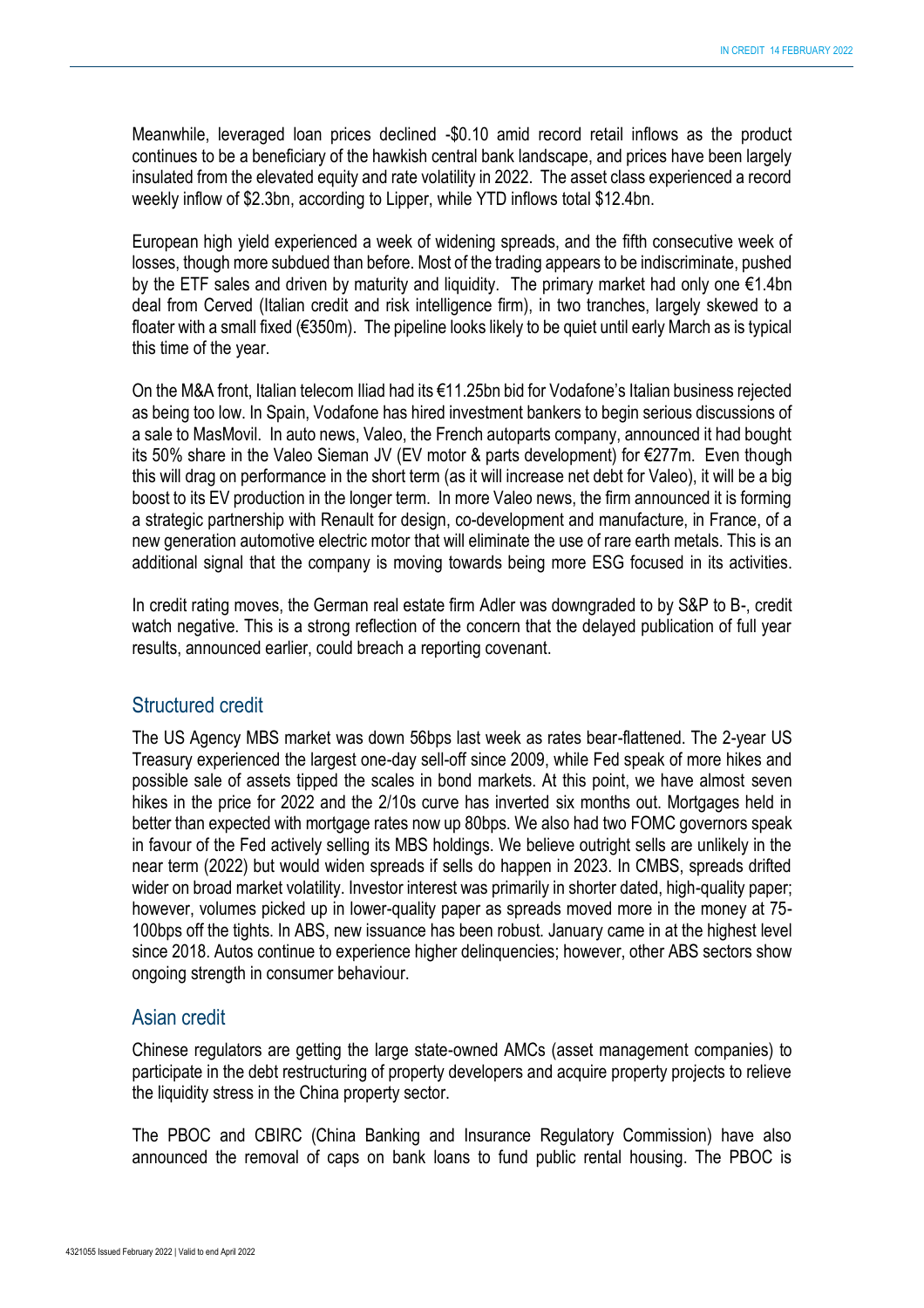effectively encouraging the banking financial institutions to increase the funding support for affordable rental housing.

Cailian (news agency) reported that government has released guidelines to standardise the management of escrow accounts in China. The guidelines clarify the required amount and withdrawal standard based on factors such as construction costs and project progress. The guidelines also specify that once an escrow fund reaches the required amount, the property developer can withdraw the excess funds. The standardisation of the pre-sales funding rules and the scope for potentially better access to the pre-sales funds is positive.

#### Emerging markets

On Friday, the People's Bank of China quarterly policy report cited pressures from "shrinking demand, supply shocks and weakening expectations". The report also mentioned monetary policy support would be well targeted and front loaded and indicated willingness to see rising debt to GDP levels to stimulate the economy.

In Angola, the IMF programme supporting economic reforms has concluded successfully, and the country is not currently considering requesting a follow-up programme. Key reforms include maintaining a sustainable fiscal policy stance, diversifying the economy away from oil dependency, pursuing governance reforms and creating conditions to attract private sector investment.

In ratings news, Turkey was downgraded by Fitch from BB- to B+ with a negative outlook. The rationale for the downgrade included high inflation, low external liquidity and weak policy credibility. Fitch also downgraded El-Salvador from B- to CCC. The downgrade was driven by an increased reliance on short-term debt and an unfunded, upcoming principal payment with little scope to borrow further.

#### **Commodities**

The biggest mover on the week was US natural gas with a 13.3% decline. Prices have been reversing following a substantial rally at the end of January, driven by a cold snap in the US.

Brent edged above \$95 on the back of Russian/Ukrainian tensions after a US security advisor flagged a risk that Russia could seek to invade Ukraine this week. Russia is a key global exporter of many major commodities, most notably supplying 45% of the world's palladium, a key input for the auto industry. Russia and Ukraine are also two of the largest exporters of wheat.

Agricultural commodities continued their rally with a 2.6% gain. Worsening weather in South America has been enhanced pressure on the northern hemisphere where agricultural growth has been hampered by machinery shortages and rising fertiliser prices.

#### Responsible investments

It's almost been three months since the COP26 summit, and we're now really starting to see those nations who are keeping to their promises. Last week the earth's third largest energy consumer, India, has set a target to remove the use of diesel in its farming industry by 2024. The nation are top growers of sugar, cotton and grains and will aim to replace diesel usage with renewable fuels to meet its target. In turn, not only will it help towards net-zero goals, but also reduce the dependency on the import of diesel from other parts of the world.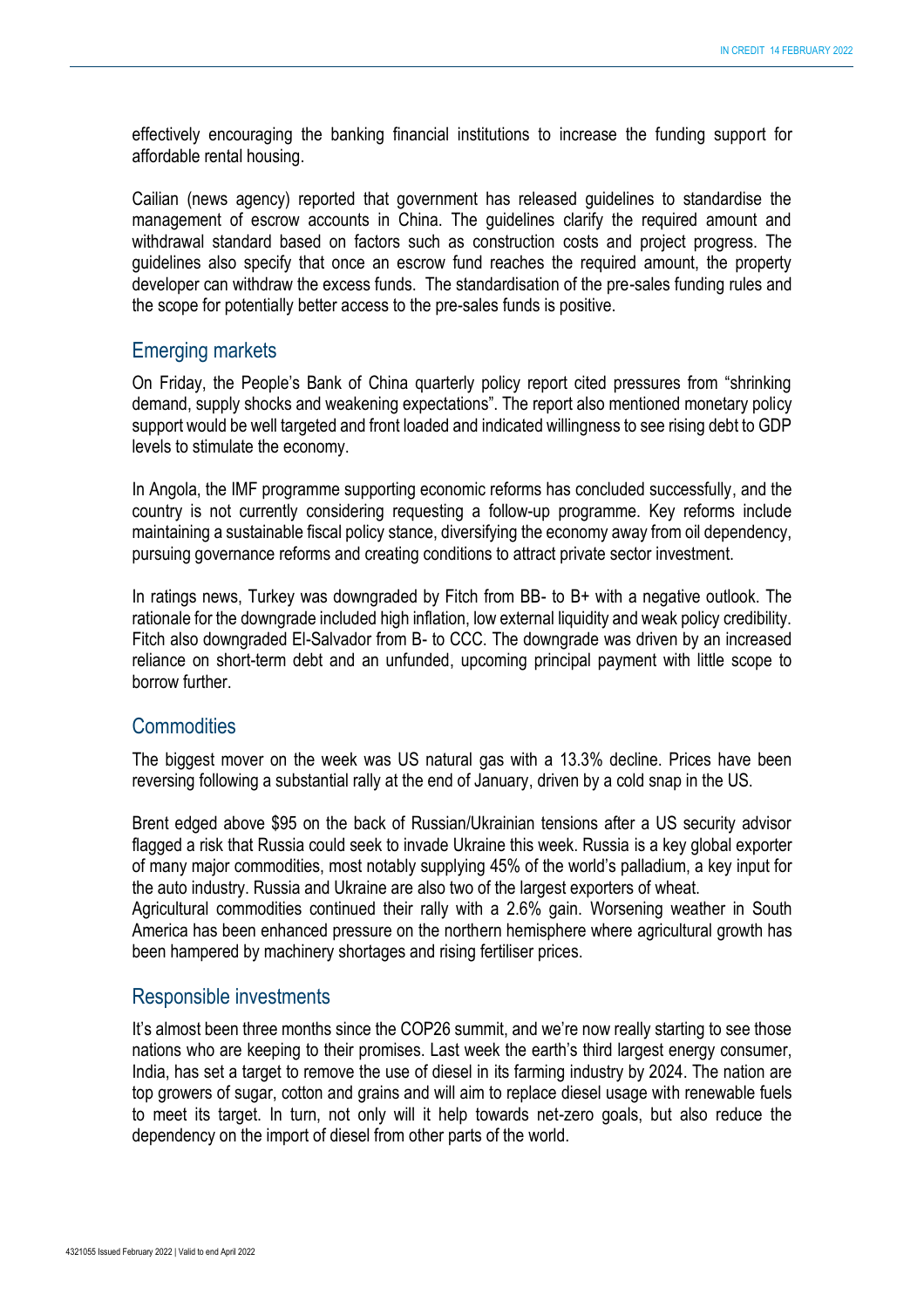# Summary of fixed income asset allocation views

## **Fixed Income Asset Allocation Views** 14th February 2022

#### COLUMBIA<br>THREADNEEDLE T **INVESTMENTS**

| <b>Strategy and positioning</b><br>(relative to risk free rate)               |                                                                                                                                                                                                                | <b>Views</b>                                                                                                                                                                                                                                                                                                                                                                                                                                                                                                                                                                                                                                                                                                                                         | <b>Risks to our views</b>                                                                                                                                                                                                                                                                                                                                                                                   |  |
|-------------------------------------------------------------------------------|----------------------------------------------------------------------------------------------------------------------------------------------------------------------------------------------------------------|------------------------------------------------------------------------------------------------------------------------------------------------------------------------------------------------------------------------------------------------------------------------------------------------------------------------------------------------------------------------------------------------------------------------------------------------------------------------------------------------------------------------------------------------------------------------------------------------------------------------------------------------------------------------------------------------------------------------------------------------------|-------------------------------------------------------------------------------------------------------------------------------------------------------------------------------------------------------------------------------------------------------------------------------------------------------------------------------------------------------------------------------------------------------------|--|
| <b>Overall Fixed</b><br><b>Income</b><br><b>Spread Risk</b>                   | Under- $\frac{1}{\sqrt{2} \cdot 1 - 1}$ 0 <sup>1</sup> + 1 <sup>1</sup> + 2 <sup>1</sup> weight                                                                                                                | Although credit spreads have widened slightly, they are still<br>near all-time tights and leave little room for the growth story to<br>get derailed. Pockets of opportunity with deleveraging &<br>upgrade activity exist.<br>■ We are past the peak of economic growth, with high<br>expectations for tightening at March FOMC. The pullback in<br>forecasted liquidity has left opportunity for market volatility.<br>Uncertainty remains elevated as the Omicron variant spreads,<br>inflation fears revive, supply disruptions continue, monetary &<br>direct fiscal support wane, and unemployment benefits expire.                                                                                                                             | ■ Upside risks: the unique COVID recovery in<br>fundamentals allow spreads to rocket past all-<br>time tights. Spreads have spent extended<br>periods near tights in other periods as well.<br>Downside risks: Omicron worsens. Supply<br>chain disruptions and inflation persist to H2<br>2022. Simultaneous low unemployment, hiking<br>and slowing growth could cause a sell off or<br>recession.        |  |
| <b>Duration</b><br>$(10-year)$<br>$(P' = Periphery)$                          | Short $\begin{array}{ccccc} & & \ast & \ast & \\ \hline -2 & -1 & 0 & +1 & +2 \\ \end{array}$ Long                                                                                                             | Carry offered by front end yields now attractive<br>Longer yields continue to be capped by long-run structural<br>downtrends in real yields<br>Inflation likely to normalize over medium term<br>Hiking cycles to be shortened by easing inflation and<br>٠<br>moderating demand                                                                                                                                                                                                                                                                                                                                                                                                                                                                     | Inflationary dynamics become structurally<br>persistent<br>Labour supply shortage persists; wage<br>pressure becomes broad and sustained<br>Fiscal expansion requires wider term premium<br>• Long run trend in safe asset demand reverses                                                                                                                                                                  |  |
| <b>Currency</b><br>$E' = European$<br>Economic Area)                          | EM<br>Short $\overline{AB}$<br>Short $\overline{A_2}$ $\overline{A_1}$ $\overline{A_2}$ $\overline{A_3}$ $\overline{A_4}$ $\overline{A_2}$ $\overline{A_3}$ $\overline{A_4}$ $\overline{A_2}$ $\overline{A_3}$ | The potential for an end to negative rates in the eurozone is<br>significant for the Euro given non-linearities around the zero<br>bound<br>Experience of past cycles suggests the Dollar fares less well at<br>the start of a cycle, tum neutral USD for now                                                                                                                                                                                                                                                                                                                                                                                                                                                                                        | ECB concludes no risk of second round<br>inflation effects and leaves policy on hold<br>BoE meets lofty market expectations for hikes                                                                                                                                                                                                                                                                       |  |
| <b>Emerging</b><br><b>Markets Local</b><br>(rates (R) and<br>currency (C))    | Under- $R$<br>weight -2 <sup>1</sup> -1 <sup>1</sup> 0 <sup>1</sup> +1 <sup>1</sup> +2 <sup>1</sup> weight                                                                                                     | ■ Selective opportunities<br>Aggressive Fed pricing may now open the door to selective<br>EMFX performance<br>EM real interest rates relatively attractive, curves steep in<br>places                                                                                                                                                                                                                                                                                                                                                                                                                                                                                                                                                                | ■ Central banks tighten aggressively to counter<br>fx weakness<br>EM inflation resurgence<br>EM funding crises drive curves higher and<br>п<br>steeper<br>Tightening global financing conditions                                                                                                                                                                                                            |  |
| <b>Emerging</b><br><b>Markets</b><br>Sovereign<br>Credit (USD<br>denominated) | Under- $\frac{2}{\sqrt{1-1}} \frac{1}{\sqrt{1-1}} \cdot \frac{1}{\sqrt{1+1}}$ Over-                                                                                                                            | • Valuations are getting more attractive, although for reason<br>DM tightening financial conditions will unevenly impact EM<br>credit and EMFX as many countries have already responded to $\bullet$ A replay of 2013 occurs with a taper tantrum or<br>inflation through hikes<br>Dispersion in outlooks across EM is rising as the recovery<br>begins at different paces. Countries with commodity exposure<br>and better fiscal adaptability rise to the top.<br>Index composition changes over the last 5 years have added a<br>ш<br>lot of duration to the sector, leaving especially IG EM<br>vulnerable. We prefer HY EM (selectively)                                                                                                        | Spillover from China's credit woes or Russia-<br>Ukraine aggression<br>swift appreciation of the USD<br>Growth scars from COVID persist and hurt<br>commodity prices & ability to grow out of<br>deficits.<br>There are even further delays in mass<br>vaccination outside of DM                                                                                                                            |  |
| <b>Investment</b><br><b>Grade Credit</b>                                      | Under-<br>weight $\frac{1}{2}$ , $\frac{1}{2}$ , $\frac{1}{2}$ , $\frac{1}{2}$ , $\frac{1}{2}$ , $\frac{1}{2}$ weight                                                                                          | US spreads are the tightest since 2005, when average credit<br>quality was higher and duration was 50% lower.<br>IG has been historically resilient in the face of inflation, even if<br>other sectors may benefit more from it.2021 Q3 eamings<br>supported this, now looking to Q4 results.<br>Good fundamentals, with strong balance sheet management,<br>M&A and deleveraging from capital management & sales<br>growth                                                                                                                                                                                                                                                                                                                          | G bonds further cement their place in global<br>investors' portfolios as safe assets, replacing<br>government bonds.<br>M&A and shareholder enhancing activities<br>pick up, but most are leverage neutral.                                                                                                                                                                                                 |  |
| <b>High Yield</b><br><b>Bonds and</b><br><b>Bank Loans</b>                    | Under- $\frac{1}{\sqrt{1-1} + 1}$ Over-<br>weight -2 -1 0 +1 +2 weight                                                                                                                                         | Spreads are nearly to all-time tights, although credit quality has $\blacksquare$<br>improved through defaults and ample liquidity Runway left in<br>HY recovery trade rising stars<br>Bank loans are attractive as they have shown better<br>performance relative to corporates, although flows amid hiking<br>expectations have increased valuations<br>The best performing parts of these sectors have been the most $\blacksquare$<br>volatile and lowest quality.<br>Defaults are set to continue near historic lows due to the rapid<br>recovery and ability to remove near-term maturities by<br>companies across the credit spectrum.                                                                                                        | The reach for yield continues to suppress<br>spreads, although mounting negative<br>headwinds (inflation, supply disruptions) are<br>increasing pressure for higher yields.<br>■ Waves of ratings upgrade begin to occur into<br>this year.<br>There are few exogenous shocks that shake<br>the tight spread environment.                                                                                   |  |
| <b>Agency MBS</b>                                                             | Under- $\frac{1}{2}$ -1 0 +1 +2<br>Over-<br>weight                                                                                                                                                             | Overall, the risk/reward mix remains asymmetric.<br>Ξ<br>Valuations continue to widen on hawkish language;<br>however, valuations remain rich and cany in many<br>Specified Pools and CMO deals remain unattractive.<br>Spreads still tight to similar Fed taper and QT regimes<br>The Fed's taper was well advertised and saw a muted<br>$\blacksquare$<br>market reaction upon official announcement.                                                                                                                                                                                                                                                                                                                                              | ■ Housing activity slows considerably and<br>prepays move back down to normal levels,<br>without denting households' ability to service<br>mortgages.<br>Uncertainty the Fed taper schedule and long-<br>term position                                                                                                                                                                                      |  |
| <b>Structured</b><br><b>Credit</b><br>Non-Agency<br><b>MBS &amp; CMBS</b>     | Under- $\frac{1}{2}$ -1 0 +1 +2<br>Over-                                                                                                                                                                       | Our preference remains for Non-Agency RMBS and CLOs<br>Spread tightening seems somewhat excessive per credit<br>п<br>quality but seeing repricing risk premiums in new issues.<br>Keeping an eye on sentinel slight upticks in defaults<br>RMBS: Housing continues to outperform in the recovery<br>with constrained supply and strong balance sheets &<br>demographics. Affordability waning but near average.<br>Anticipating more supply in 2022. Valuations less<br>compelling but offer stable carry in de-risked portfolios.<br>CMBS: Most segments maintain strong fundamentals with<br>retail & hospitality improving. Spreads outperforming other<br>structured segments.<br>• CLOs: Attractive with fundamentals, waiting for issue pickup | Attractive shorter duration deals coming into<br>market, provide less carry<br>- Changes in consumer behavior in travel and<br>retail last post-pandemic.<br>■ Work From Home continues full steam-ahead<br>post-pandemic (positive for RMBS, negative<br>for CMBS).<br>SOFR transition slows CLO new issuance<br>Rising interest rates may dent housing market<br>strength but seems unlikely to derail it |  |
| <b>Commodities</b>                                                            | Under- $\frac{1}{\sqrt{2} \cdot 1 - 1}$ 0 <sup>1</sup> + 1 <sup>1</sup> + 2 <sup>1</sup> weight                                                                                                                | o/w Copper & Lead vs Zinc<br>u/w Livestock<br>$\blacksquare$<br>u/w Gold<br>$\blacksquare$ o/w Oil                                                                                                                                                                                                                                                                                                                                                                                                                                                                                                                                                                                                                                                   | Renewed Covid lockdowns<br>Global Recession                                                                                                                                                                                                                                                                                                                                                                 |  |